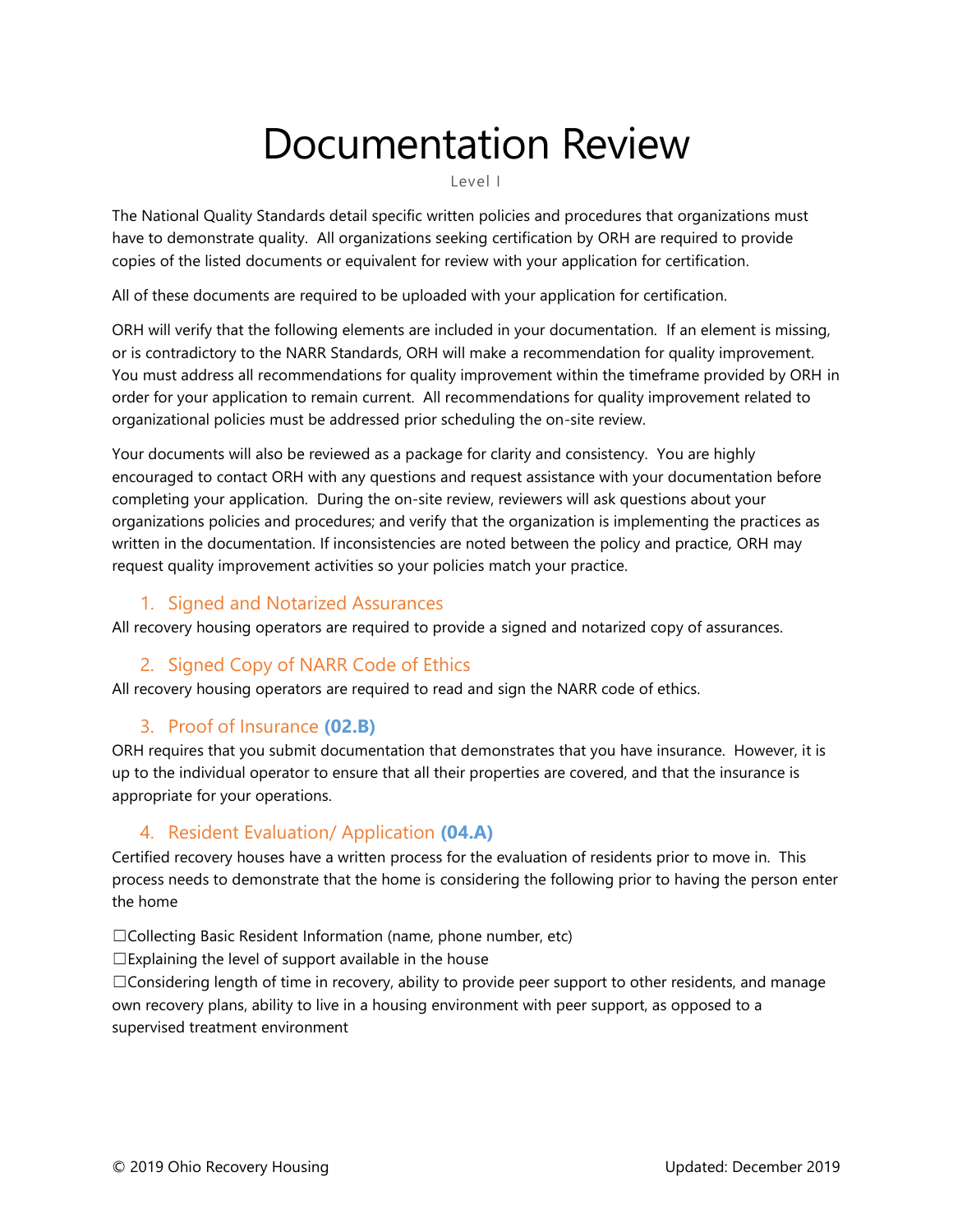#### 5. Resident Agreement

Organizations are required to have a resident agreement. Each resident is required to sign and date the resident agreement prior to officially moving into the house. The purpose of the resident agreement is to ensure that residents understand their obligations, financial and otherwise, as well as understand what services and supports the recovery house will be providing to the resident. The resident agreement must contain the following elements.

☐Be signed and dated by the resident **(3.A)**

☐Information on any deposits or advance payments (if required) **(3.A)**

☐Contain information on the amount of any weekly or monthly fees **(3.A)**

 $\Box$ Clearly states the amount of fees

OR

 $\Box$ Clearly state how any sliding fee scale will be implemented

OR

 $\Box$ Provide details on any arrangements for subsidies or scholarships, and how long a resident is able to receive a subsidy or scholarship

☐ Contain information on when fees are due **(3.A)**

☐Clearly states the when fees are due

OR

 $\Box$ Clearly states that residents will not be paying fees and for how long they will be permitted to not pay fees

 $\Box$ Information about any other fees that the resident is expected to pay (examples include utility fees or activities fees) **(3.A)**

☐Contain information on refunds **(3.c)**

☐Operator does not charge resident fees

OR

 $\Box$ Agreement clearly states that refunds will not be offered

OR

 $\Box$ Operator describes under what circumstances resident may get a refund and how the resident

is to request a refund

☐Information on how the operator may end the resident agreement **(5.B)**

☐Information on how the resident may end the resident agreement **(5.B)**

☐Information about what will happen to any resident property that is left in the home after the resident has vacated **(5.B)**

☐Reference to other required resident policies and procedures (recovery goals, relapse policies, drug testing policies, etc.) **(5.B)**

☐The resident agreement **does not** contain statements that request a resident waive housing, landlord tenant or other rights. **(7.D)**

☐The resident agreement **does not** contain statements that residents must leave the recovery home after a specified amount of time or that length of residency is determined arbitrarily or by a third-party payer **(03.D) (07.D)**

☐The resident agreement **does not** contain statements that require residents to receive services from a specific organization in order to maintain housing **(03.D)**

 $\Box$ The resident agreement is clearly written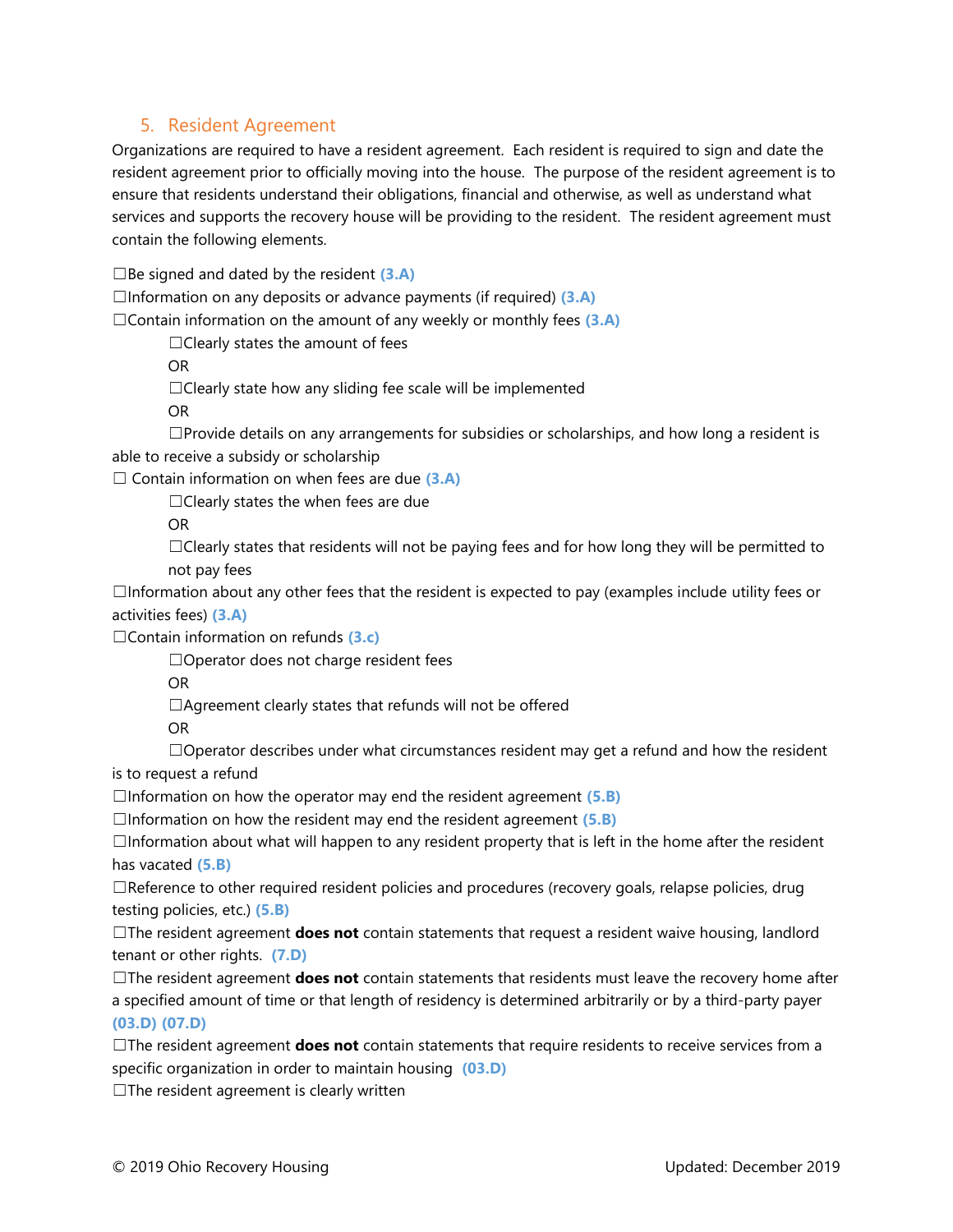# 6. Statement of Resident Rights **(5.b)**

A copy of the resident rights is required to be given to each resident when they move into the house and the resident must sign and date that they have received it. A copy must also be kept in a common area of each house.

☐Must be signed by resident

#### 7. Grievance Policy **(7.b)**

It is best practice that operators allow residents to handle minor concerns and complaints within the house. However, there must be an opportunity for a resident to file a formal written grievance or complaint. This policy must contain the following

 $\Box$ Instructions on how a resident may submit a written grievance

☐Names and contact information for the organization's person responsible for handling grievances

 $\Box$ A statement that at any time the resident may contact the owner/operator about the grievance

 $\Box$ A statement that a resident may ask for help in filing a grievance

 $\Box$ A statement that the resident may contact ORH with a grievance (may also include other oversight entities, such as the county board, funding agencies or your board of directors)

☐The ORH Recovery Housing phone number is included in the policy

 $\Box$ Information on any required timelines

☐Contact information for outside entities is included

 $\Box$ Information on the steps that the organization will take to respond to the grievance

#### 8. Medication policy **(16.d)**

You are required to have a medication policy. This policy must cover the following elements.

 $\Box$ Cover both prescription and non-prescription medication

☐How medications must be stored

☐How residents may access their medication

☐Must require that medications that are controlled substances are stored in locked locations

 $\square$ Describes the operator's strategies for ensuring medication is not diverted (for example: medication logs and any medication counts)

☐Describe what happens if medication were to go missing or be misused

## 9. Addressing Neighbor Concerns **(30.a, 30.b)**

Organizations are required to have a written policy for addressing neighbor concerns. Each resident should be informed of this policy when they move into the house.

 $\Box$ The name and contact information of someone that neighbors can contact if they have a concern  $\Box$ A description of how the recovery house informs neighbors of this person

 $\Box$ Any additional information about how the recovery house is a good neighbor as appropriate for the house

#### 10. Emergency Policy **(16.e, 17.c)**

You are required to have an emergency procedures policy. This policy must contain the following elements

☐What residents should do in the case of an emergency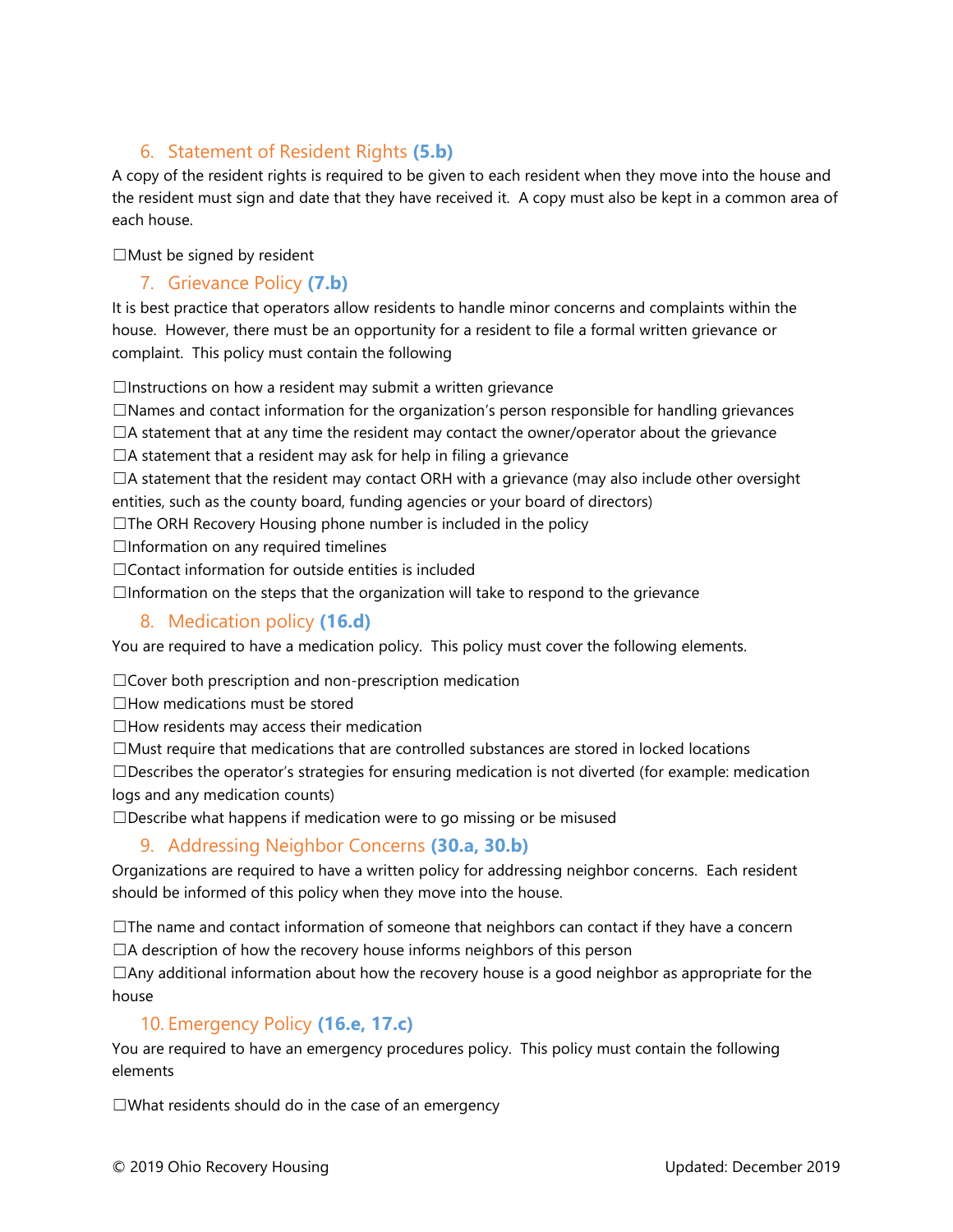$\Box$ What residents should do in case they need to evacuate that house (fire, etc.) including where residents are to meet, how residents know to inform emergency personnel of anyone who may still be in the residence

☐Phone Numbers for who residents should contact in case of an emergency

 $\Box$ The house's plan for ensuring that all safety equipment is in good working order and the house is free of safety hazards

#### 11. Communicable Disease Policy **(18.b)**

You are required to have a policy concerning communicable disease. This policy must contain the following elements. The home may have a separate policy related to COVID-19 or a combined communicable disease/ COVID19 policy.

 $\Box$ Residents are notified of what behaviors may increase the spread of infectious disease including risk of COVID-19

 $\Box$ Residents are encouraged to take precautions for the spread of infectious disease including hand washing, regular cleaning of the common areas of the home, practicing physical distancing of at least six feet, and not sharing personal items or eating utensils and wearing face coverings

 $\Box$ House provides supplies needed for precautions (such as soap, paper towels, gloves, face coverings, and cleaning supplies.

 $\Box$  Visitors to the home must wash their hands, only visit in designated areas, wear a face covering and maintain appropriate physical distancing

## House rules or Code of Conduct **(16.a, 16.b, 18.a, 21.c, 31.a)**

Organizations are required to have a list of house rules for residents. A copy must be provided to the resident upon move in, and a copy must be kept in a common area of the house. Rules should include at minimum

 $\square$ Prohibited use and possession of illicit drugs and alcohol

 $\Box$  List of items that are prohibited in the home

☐What language is inappropriate

 $\Box$ Parking rules for the neighborhood

☐Rules concerning noise in the neighborhood

 $\Box$ If and where smoking is allowed on the property

☐Other rules as determined appropriate by the house (including any good neighbor rules)

#### House rules must also

☐Must be supportive of recovery and allow the residents themselves to make and enforce rules. ☐Any References to immediate termination of residency are only in response to actions or behaviors that present a serious threat to resident health and safety

#### 12. Paid Work Agreements **(02.G)**

A paid work agreement is where a resident either works for the organization or receives a discount on rent or other form of payment for performing work for the organization. Paid work agreements also apply if the resident performs work for an affiliated organization, or an organization owned or operated by the same owners, employees or family members. Recovery housing operators are also responsible for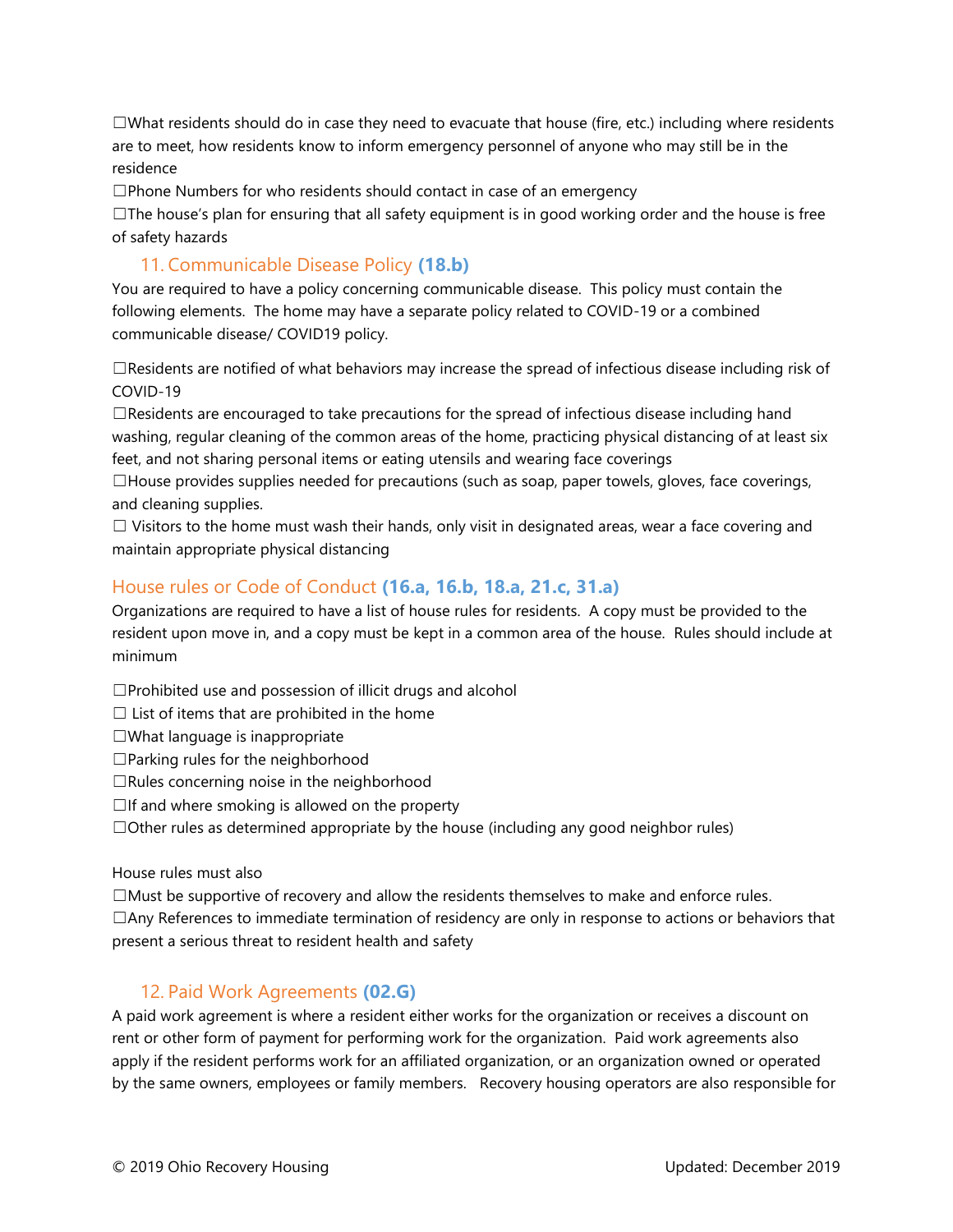ensuring that any paid work agreements are in compliance with local, state and federal labor, tax and employment laws.

 $\Box$ Operator has indicated on their application that they do not hire residents to work for them OR

□A statement that the paid work agreement is entered into voluntarily

 $\Box$ A statement that the paid work will be paid at a fair market rate and in compliance with all employment laws

 $\Box$ A statement that the paid work will not interfere with the resident's recovery goals

 $\Box$ A statement that the paid work will not infer special benefits on the resident other than the fair payment

## 13. Drug Testing **(16.c)**

Recovery homes must have a process to ensure appropriate drug screening for residents. This screening may take place at an outside entity with an appropriate release of information with the recovery home.

 $\square$ Policy describes when drug tests are performed (regularly, random, etc.)

 $\square$ Policy describes how records of drug screenings will be kept

 $\Box$ The resident will be informed of how the drug tests are paid for and if there are any circumstances where the resident may be required to pay for the test

☐The resident will be informed of consequences for results of a positive drug screen or if they refuse the drug screen

#### 14. Confidentiality Policy **(6.c)**

You must have a policy that describes how the house will keep resident information private and confidential. This policy must contain

 $\Box$  How the operator and all staff will keep resident records secure  $\Box$ How the operator and all staff are expected to handle information about residents  $\Box$ How residents are expected to handle information they learn about residents ☐Policies must apply in social media contexts

# Other required policies

ORH requires written policies or procedures that address the following topics. These policies may be addressed in a variety of areas, but ORH must verify written references to the following somewhere in the documentation.

☐Written policy that states that staff may not become involved in personal financial affairs of residents including loaning money or borrowing money from residents **(2.H)** ☐Written form to collect Emergency contact information (can be included with application) **(19.B)**

# Elements Prohibited from policies

There are certain elements that are **not permitted** to be included in your organization's documentation, policies or procedures.

□Requirements or suggestions that residents waive legal rights ☐Requirements or suggestions that residents make additional donations to the organization **(02.H)**